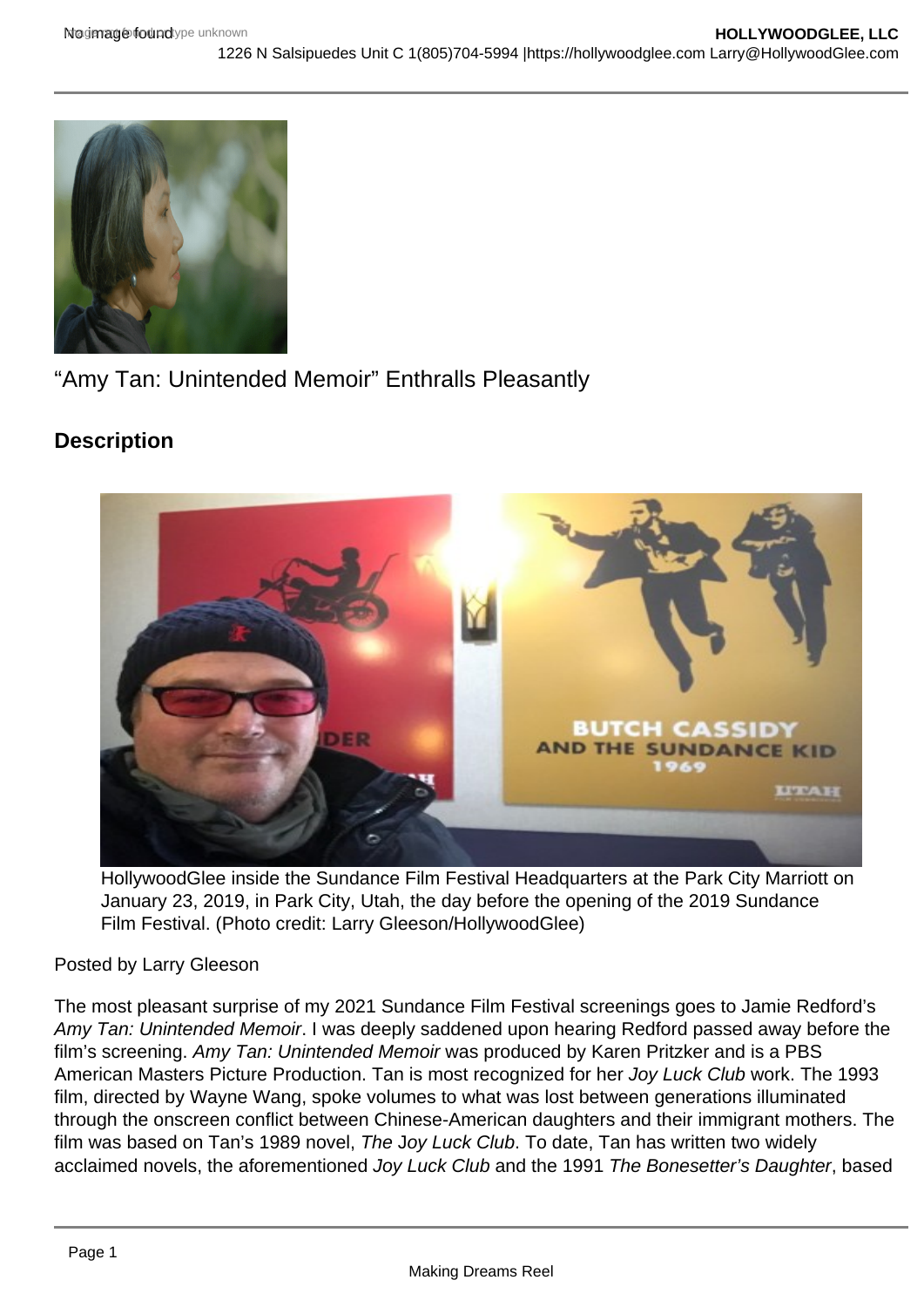on Tan's own relationship with her mother and the stories of her grandmother. In addition, Tan has written and published two children's books, six fiction novels, a few short stories, and several nonfiction books including The Opposite of Fate: A Book of Musings (2003) and the 2017 Where The Past Begins: A Writer's Memoir.

It's one thing for me to simply reflect and write about Tan's body of work. It's entirely another issue for me to delve into Redford's approach. Utilizing traditional documentary techniques of voice-over narration (in this case Tan's), archival footage and photos, film clips, direct interviews, personal testimony, and the more recent animation technique, Redford reveals a writer's life in all its fullness and in all its complexities. As consumers, we all often believe writers simply write and occasionally have to deal with the infamous and godforsaken "writer's block."

Furthermore, Tan's openness in sharing her family's history, especially the women's side of it, her own personal process, and professional writing history, allowed Redford to provide a very intimate look into Tan's impressive body of work and into her psyche. For example, Amy Tan began her career as a technical writer and she found it paid well yet unfulfilling from a humanistic viewpoint. So, in her pursuit of some sort of self-actualization, she became a fiction writer as she felt fiction would actually allow for a more expansive expression of the truth. I suspect, other than her mother, that anyone would have guessed the impact her writing The Joy Luck Club would have on her life, and on audiences here in America and around the world. It was a bonafide game-changer.

I found Redford's work, Amy Tan: Unintended Memoir, inspiring and heartwarming. On a deeper personal level, I felt I understood how Tan had become one of our most beloved contemporary authors – she learned to listen! Simultaneously, I identified with Tan's immense intellectual curiosity and her overwhelming desire to express her world experience. Facing racism, misogyny, and intergenerational conflict of growing up in a new world separate and distinct from her mother's she managed to also write for truth. I was so enthralled after watching Amy Tan: Unintended Memoir, I ordered and purchased two of her books. Currently, Tan has embarked on painting artistry from her home base in the Bay Area of San Francisco, California. Amy Tan: Unintended Memoir, a fascinating portrait of a deeply beloved and deeply poetic American author. Highly recommended!

Until next time. I look forward to seeing you at the movies…